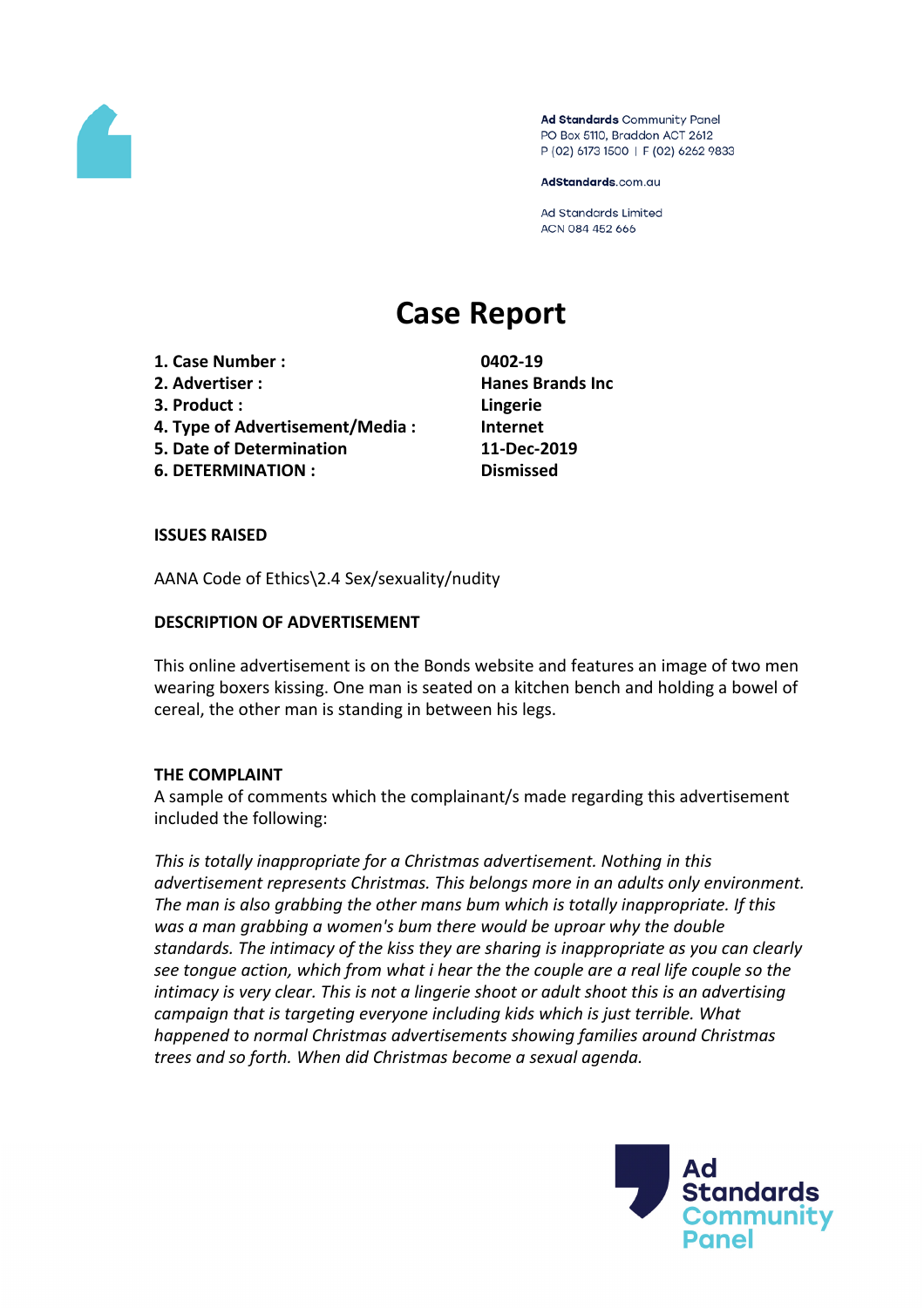

*This a family brand. My children see these tv ads, and if someone is browsing online they see the the pictures there too.This is Sexualising Clothing. Sexualising Christmas. Why do they have to push sexuality on to all viewers, including children? I would say the same if it was a man with woman.*

## **THE ADVERTISER'S RESPONSE**

Comments which the advertiser made in response to the complainant/s regarding this advertisement include the following:

*Bonds is an underwear and apparel brand, best known for creating fun, fashionable, comfortable undies and clothing for the whole family. Bonds launched their 2019 Christmas campaign on 3rd November, 2019 with their large format billboards going live one week earlier on 27th October, 2019.*

*Launching the festive Christmas range of underwear and clothing, the "It's the Bonds that make the season" campaign champions the love we have for those we're closest to and seeks to remind Aussies what's important at this time of year. The campaign puts a spotlight on some of the unique and touching bonds shared by real Australians and features real people – not paid models/actors – across both stills and film, who range in age from 9 months old to 91 years old. The campaign tells the story of a series of incredible bonds including a young woman who defied medical recommendations to donate a life-saving kidney to her younger sister, a couple who've been married for 70 years, and IVF triplets born to three different mothers.*

*The 18th November post on both the @bondsaus Instagram page and BONDS Facebook page features Steve & Nicholas, a genuine couple from Melbourne, sharing a kiss in the kitchen as they eat their breakfast cereal – they are both wearing matching black Bonds trunks with silver stars – which is the key print motif of the Bonds Christmas range. The post copy reads "It's the little moments that make the Christmas season so special.1?" A similar image can be found on www.bonds.com.au of the couple as they move in towards each other for a kiss.*

*In regard to the complaints that have been made to the ASB under Complaint Reference Numbers 0394-19, 0395-19 and 0402-19 regarding section 2.4 of the AANA Advertiser Code of Ethics, we refute the suggestion that this post is about pushing a left-wing political agenda, a sexual agenda, or broaching on "gay porn". Bonds is an inclusive Australian brand and we believe it is important to represent and celebrate all Aussies – including this real, in-love couple. Showing an affectionate moment between a couple, be they same-sex or opposite-sex, is simply an acknowledgement of all the relationships that exist in our rich, diverse society and is a celebration of even the littlest of moments we all share with our loved ones during the festive season. Recognising that it's those sweet, intimate, everyday moments that truly bring meaning to the celebration of Christmastime is the overall intention of this integrated campaign and these scenes capture the essence of that perfectly.*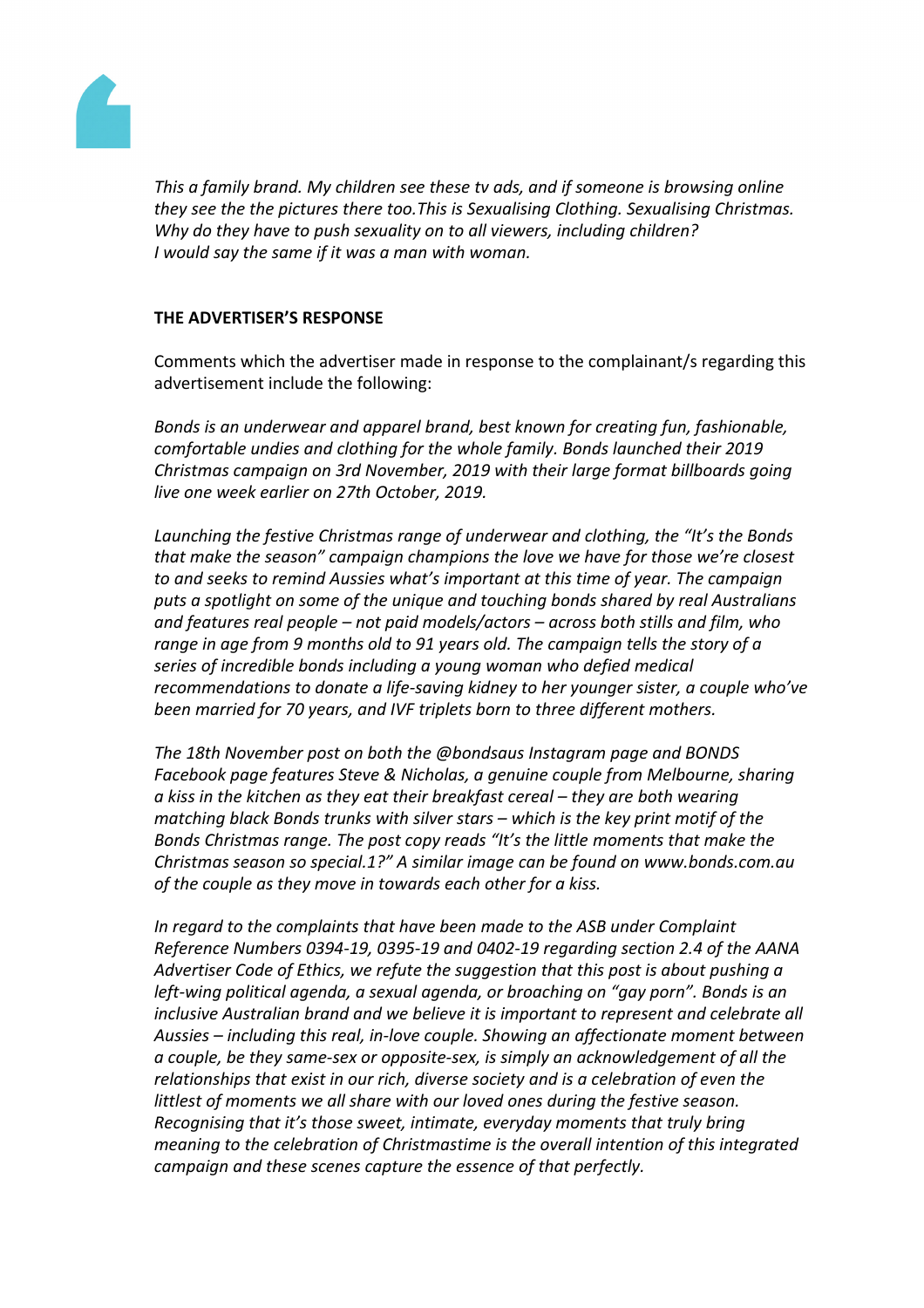

*Both Nicholas and Steve are in underwear as they are showcasing the Bonds Christmas range and their 'actions' are one in a series of romantic moments captured by the photographer and are reflective of the actual relationship that the gentlemen share. The post itself only features on Bonds' owned channels and doesn't have any paid media spend pushing it out. Any reach it has received is a result of organic engagement with the post which indicates it is in fact resonating with our Australian audience.* 

*In relation to all claims that the campaign is discriminatory towards the Christian religion either due to the featured gay couple aspect or physical intimacy, we refute in all ways. Bonds is, after all, an underwear company that supports the belief that "Every single body deserves to be comfortable" and therefore showcases a variety of underwear styles across a diverse range of Australians looking and feeling comfortable within their own skin (and undergarments). Given that this campaign celebrates people of all different ages, ethnicities and religious beliefs coming together to enjoy the "festive season", we feel this epitomises the true meaning of Christmas for all Australians, including Christians.*

*For the above reasons, we assert this advertising campaign complies with sections 2.1, 2.2, 2.3, 2.4 and 2.5 of the Code, as well as all other parts of section 2. We trust upon reviewing the creative advertisements in line with our written response you will agree that Bonds' 'It's the Bonds that make the season" Christmas campaign does not breach the AANA Advertiser Code of Ethics.*

### **THE DETERMINATION**

The Ad Standards Community Panel (the Panel) considered whether this advertisement breaches Section 2 of the AANA Code of Ethics (the Code).

The Panel noted the complainants' concerns that the advertisement:

- is highly sexualised
- is inappropriate to be seen in full view of children
- is inappropriate for a Christmas advertisement

The Panel viewed the advertisement and noted the advertiser's response.

The Panel considered whether the advertisement complied with Section 2.1 of the Code which requires that 'advertisements shall not portray or depict material in a way which discriminates against or vilifies a person or section of the community on account of race, ethnicity, nationality, gender, age, sexual preference, religion, disability, mental illness or political belief.'

The Panel noted the Practice Note to Section 2.1 provides the following definitions:

*"Discrimination – unfair or less favourable treatment.*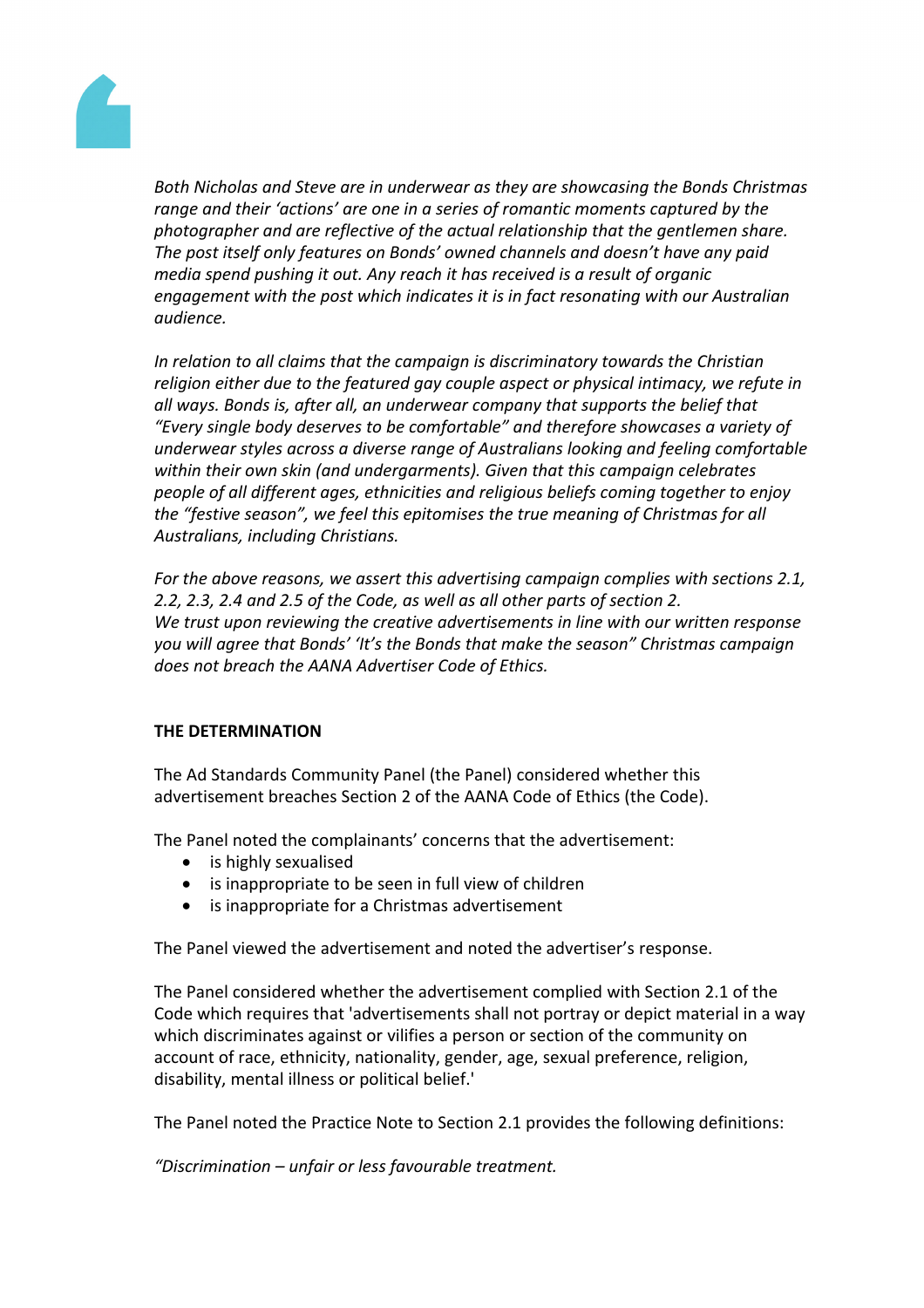

*Vilification – humiliates, intimidates, incites hatred, contempt or ridicule."* 

The Panel noted complainants' concerns that the advertisement is inappropriate for Christmas.

The Panel considered that Christmas is a tenet of Christian religion and that these concerns may be considered by some members of the community to be discriminatory towards religion.

The Panel considered that depicting material which may be contrary to a person's religious beliefs is not of itself a breach of the Code, if the advertisement contains no language or imagery which is discriminatory or vilifying of that religion.

The Panel considered that there is no reference to religion in the advertisement, and the only reference to Christmas is the sentence "It's the little moment that make the Christmas season so special".

The Panel considered that the advertisement did not portray or depict material in a way which discriminates against or vilifies a person or section of the community on account of religion and determined that the advertisement did not breach Section 2.1 of the Code.

The Panel then considered whether the advertisement was in breach of Section 2.4 of the Code. Section 2.4 of the Code states: "Advertising or Marketing Communications shall treat sex, sexuality and nudity with sensitivity to the relevant audience".

The Panel considered whether the advertisement contained sex, sexuality or nudity.

The Panel noted the Practice Note for the Code states:

*"Images which are not permitted are those which are highly sexually suggestive and inappropriate for the relevant audience. Explicit sexual depictions in marcomms, particularly where the depiction is not relevant to the product or service being advertised, are generally objectionable to the community and will offend Prevailing Community Standards."*

The Panel considered whether the image depicted sex. The Panel noted the dictionary definition of sex most relevant to this section of the Code of Ethics is 'sexual intercourse; sexually stimulating or suggestive behaviour.' (Macquarie Dictionary 2006).

The Panel considered that the depiction of men in underwear is not of itself a depiction of sexual intercourse, sexual stimulation or suggestive behaviour. The Panel noted that the men were kissing, but considered that there was no indication that this would lead to sex. The Panel considered that the advertisement as a whole did not contain sex.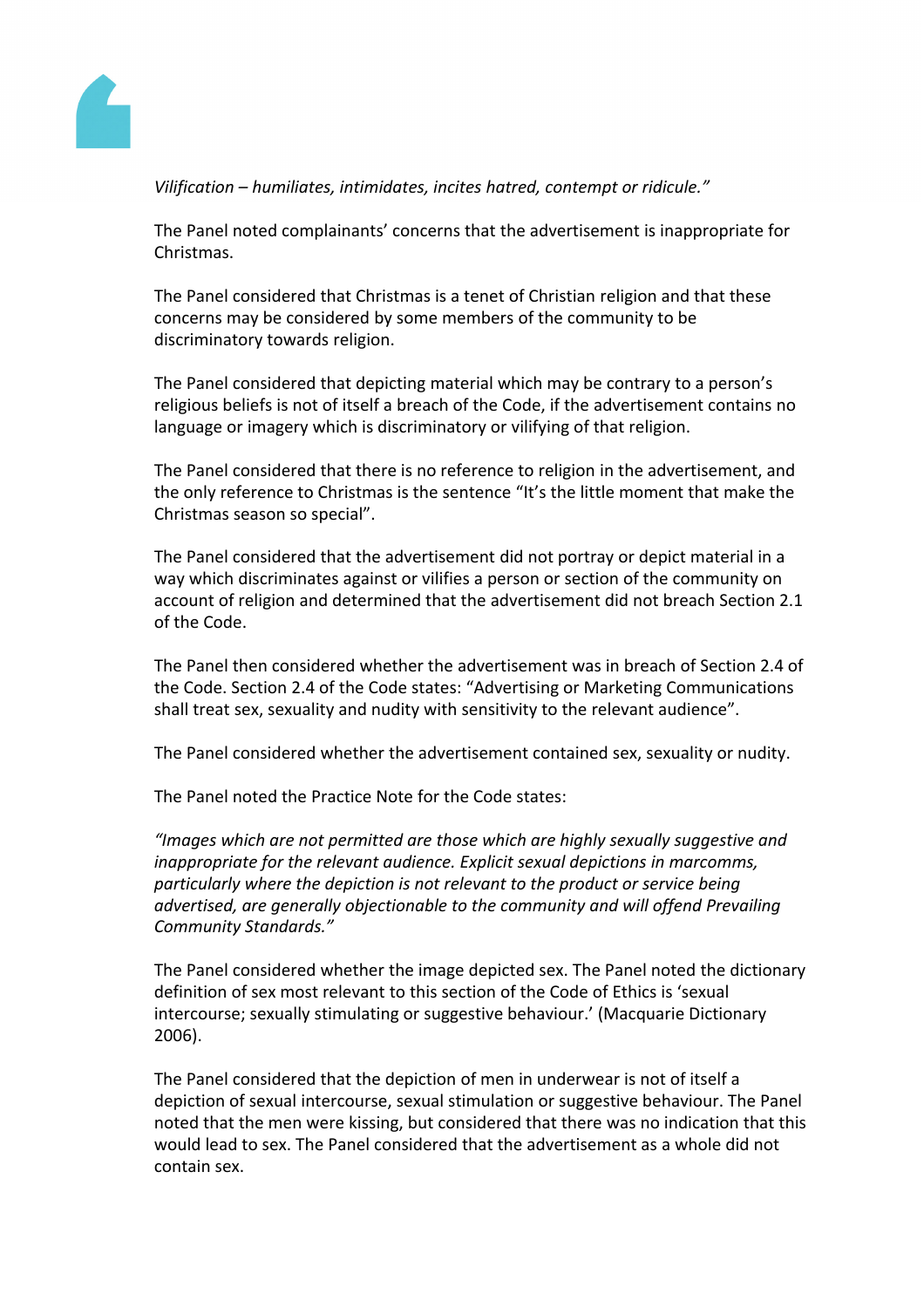

The Panel considered whether the advertisement treated depicted sexuality.

The Panel noted the definition of sexuality includes 'sexual character, the physical fact of being either male or female; The state or fact of being heterosexual, homosexual or bisexual; sexual preference or orientation; one's capacity to experience and express sexual desire; the recognition or emphasising of sexual matters'. The Panel noted that the use of male or female actors in an advertisement is not of itself a depiction of sexuality.

The Panel considered that the underwear being promoted was not sexualised and considered that the depiction of the men wearing this style of underwear was relevant to the product being promoted. The Panel considered that the depiction of the men kissing, with one sitting on a countertop was a depiction which most members of the community would find to be sexual. The Panel determined that the advertisement did contain sexuality.

The Panel considered whether the advertisement contained nudity and noted that the dictionary definition of nudity includes 'something nude or naked', and that nude and naked are defined to be 'unclothed and includes something 'without clothing or covering'. The Panel considered that the Code is intended for the Panel to consider the concept of nudity, and that partial nudity is factor when considering whether an advertisement firstly contains nudity and secondly treats that nudity with sensitivity to the relevant audience.

The Panel noted that the underwear worn by the men covered covered their genitals. The Panel considered that most members of the community would consider an image of men dressed in only underwear to be a depiction of nudity.

The Panel then considered whether the issues of sexuality and nudity were treated with sensitivity to the relevant audience.

The Panel considered the meaning of 'sensitive' and noted that the definition of sensitive in this context can be explained as indicating that 'if you re sensitive to other people's needs, problems, or feelings, you show understanding and awareness of them.' (https://www.collinsdictionary.com/dictionary/english/sensitive)

The Panel considered that the requirement to consider whether sexual suggestion is 'sensitive to the relevant audience' is a concept requiring them to consider who the relevant audience is and to have an understanding of how they might react to or feel about the advertisement – the concept of how subtle sexual suggestion is or might be is relevant to the Panel considering how children, and other sections of the community, might consider the advertisement.

The Panel noted that this image appeared on the Bonds website and considered that the relevant audience would be predominately adults.